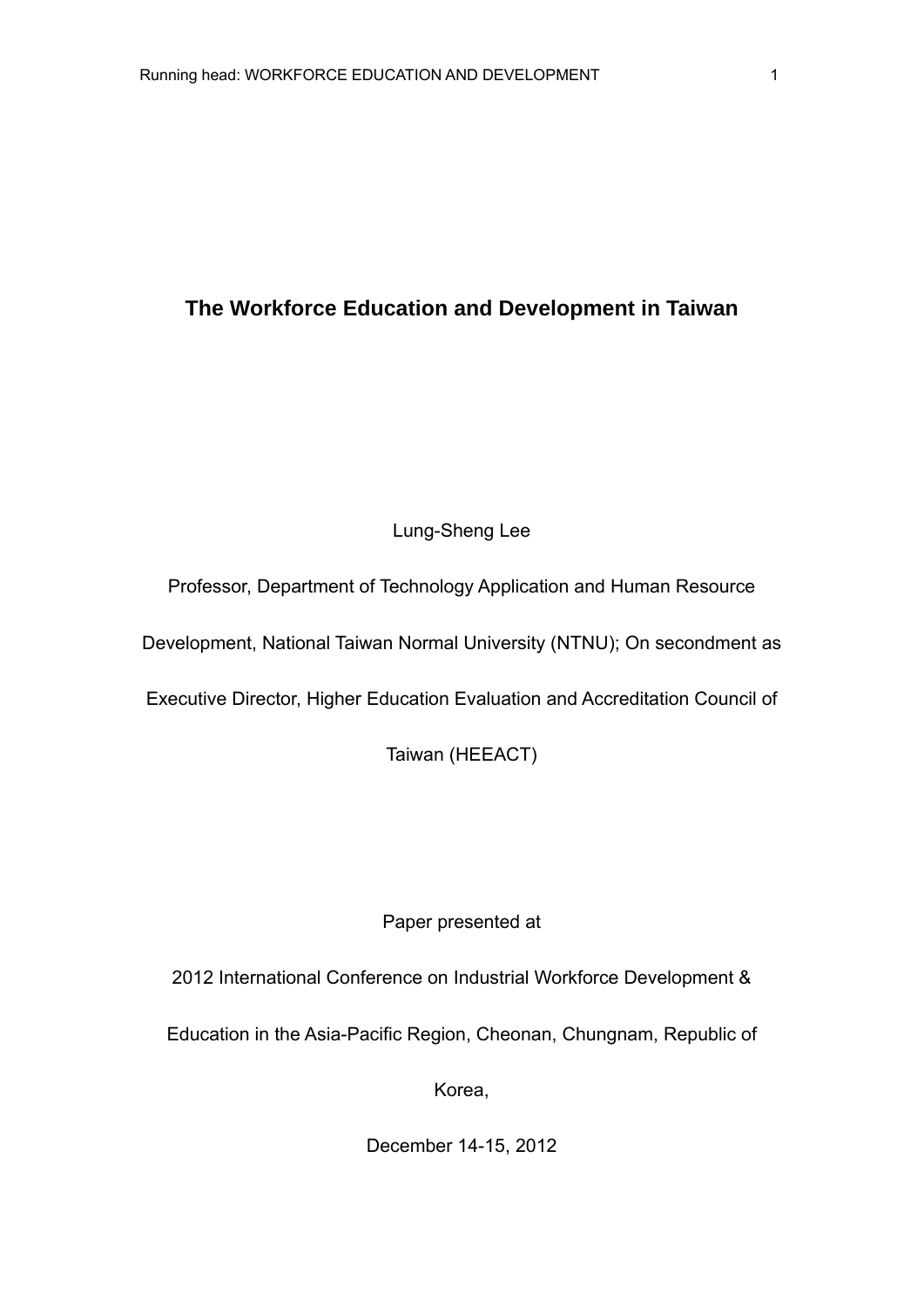#### **Abstract**

Workforce education and development (WED) can be broadly defined as those formal, informal and nonformal activities that prepare people for work. In Taiwan, it includes technological and vocational education (TVE), human resource development (HRD), public vocational training and adult education. In order to promote information exchanges and further discussion, this paper, based on literature review, states the main workforce challenges which Taiwan faces and the major trends (i.e., new directions) in the TVE and HRD in Taiwan. Consequently, two workforce challenges which Taiwan faces are firstly identified as follows: (1) Productivity burden in Taiwan's workforce is increasing; and (2) Taiwan faces a quality workforce shortage. Then, the following three trends are identified: (1) TVE focuses on the link between student's learning and employment; (2) Human resource development (HRD) paradigm shifts to workplace learning and performance; and (3) Competency-based education and training (CBET) has been increasingly valued. It is suggested that WED serves as not only a lever, a simple machine, to address the workforce challenges but also a place for its educators/trainers to effectively help students/trainees leaverage their competencies for successful careers.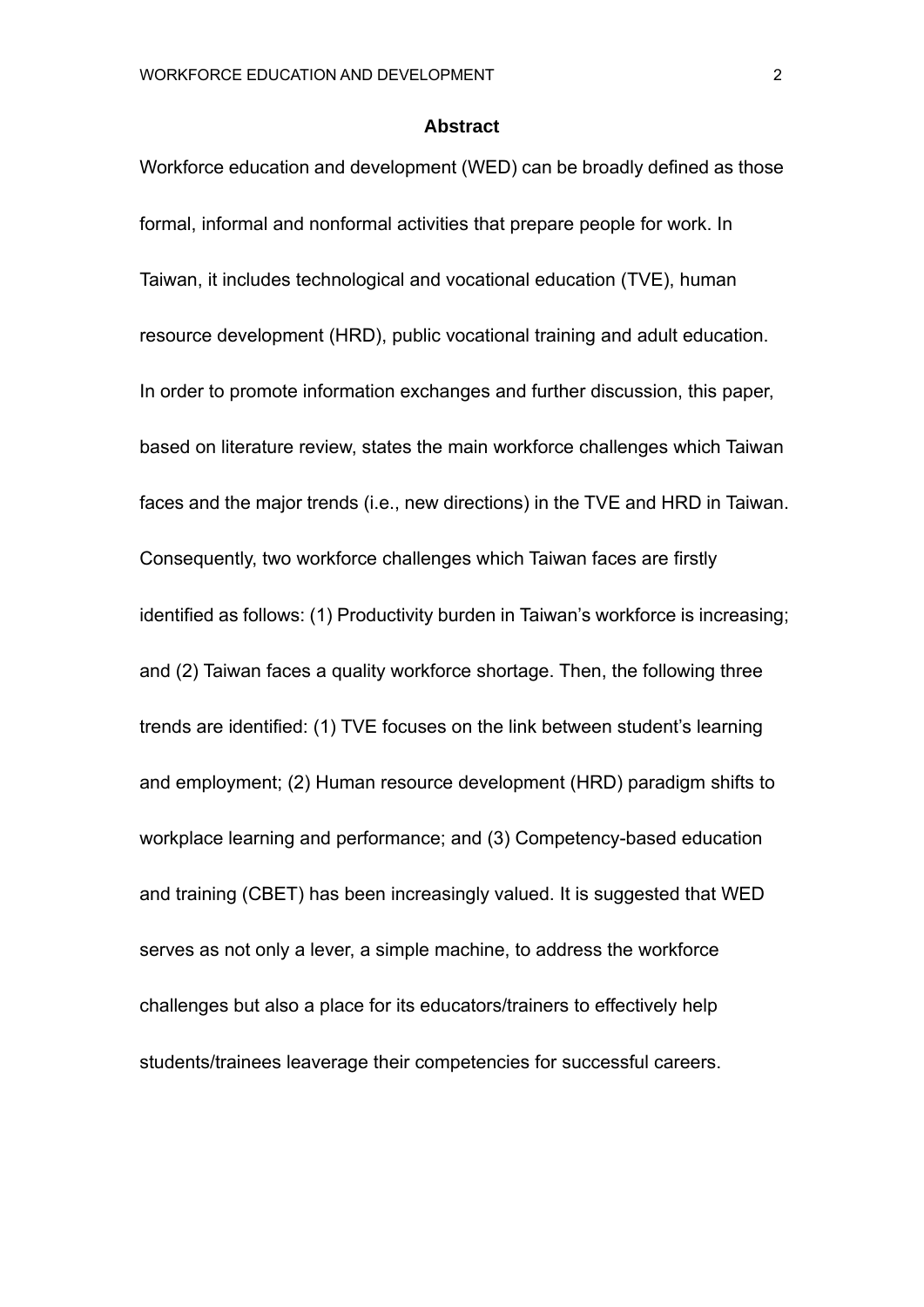# **The Workforce Education and Development in Taiwan**

# **Taiwan At Least Faces Two Workforce Challenges**

Taiwan has a high population density but is confronted by at least the following two challenges regarding workforce quality and quantity:

1. Productivity burden in Taiwan's workforce is increasing

Taiwan's birth rate fell to the world's lowest (0.9 baby per woman) in 2010. A dropping population might lead to lower productivity as well as aging workforce and making its economy less competitive (Jennings, 2011). In addition to promoting its fertility rate, encouraging the elderly, women and foreigners to work, and leaning toward a technology-intensive economy, Taiwan demands skills-intensive workforce to increase its productivity. This causes the productivity burden in Taiwan's workforce to increase.

## 2. Taiwan faces a quality workforce shortage

Nunns (2012) pointed out that Taiwan is the largest foreign investor and employer in China and plays a critical role in paving China's road to becoming the world's second largest economy. In addition, preliminary findings revealed that a large scale departure of high-profile academics to Hong Kong was observed, as well as health care and medical professionals to Singapore (Gibbs, 2011). Taiwan's talents are also moving to other countries for more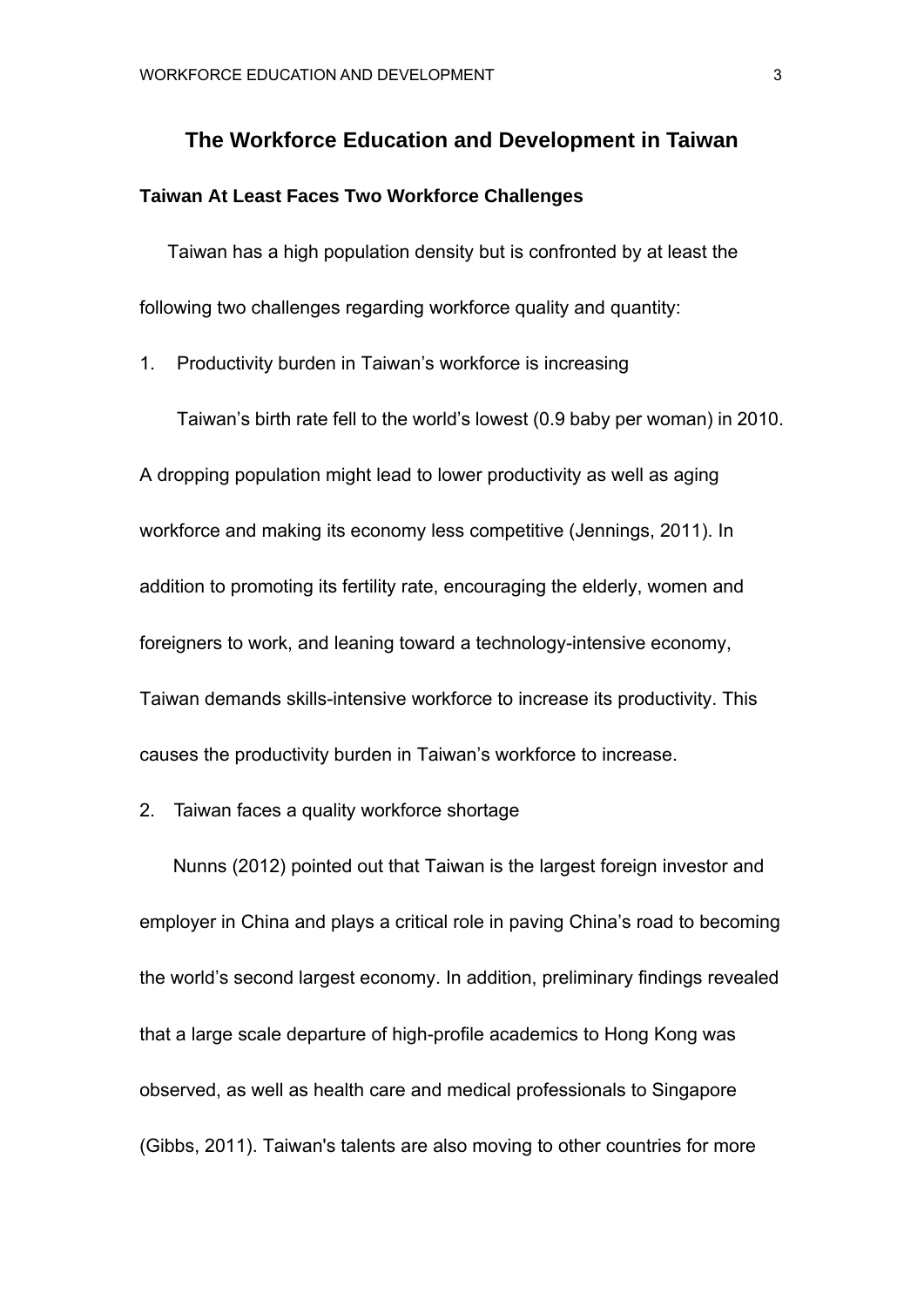lucrative employment and business endeavors, resulting in a brain drain and industry outflows in Taiwan.

In addition, Taiwan has too many universities and colleges (a total of 163 schools in the 2011 academic year), which can oversupply and undersupply its labor market at the same time. It is expected that the higher the educational level of people, the lower unemployment rate. Unfortunately, the unemployment rate for college graduates is 5.66%, 4.29% for high school graduates and 3.45% for those with only a junior high school background (Staff Reporter, 2012). Many college graduates are unable to find jobs, while strategic industries and small and medium enterprises (SMEs) are finding it increasingly difficult to recruit qualified personnel (Editorials, 2011).

#### **WED Helps Taiwan Address Workforce Challenges**

WED has had a profound and positive impact on Taiwan. And It is needed to continue helping Taiwan address workforce challenges. The followings are its main trends.

1. TVE focuses on the link between student's learning and employment Beyond the nine years of compulsory education, Taiwan has the following two additional streams in the educational system: general academic education (GAE) and technological and vocational education (TVE). TVE has the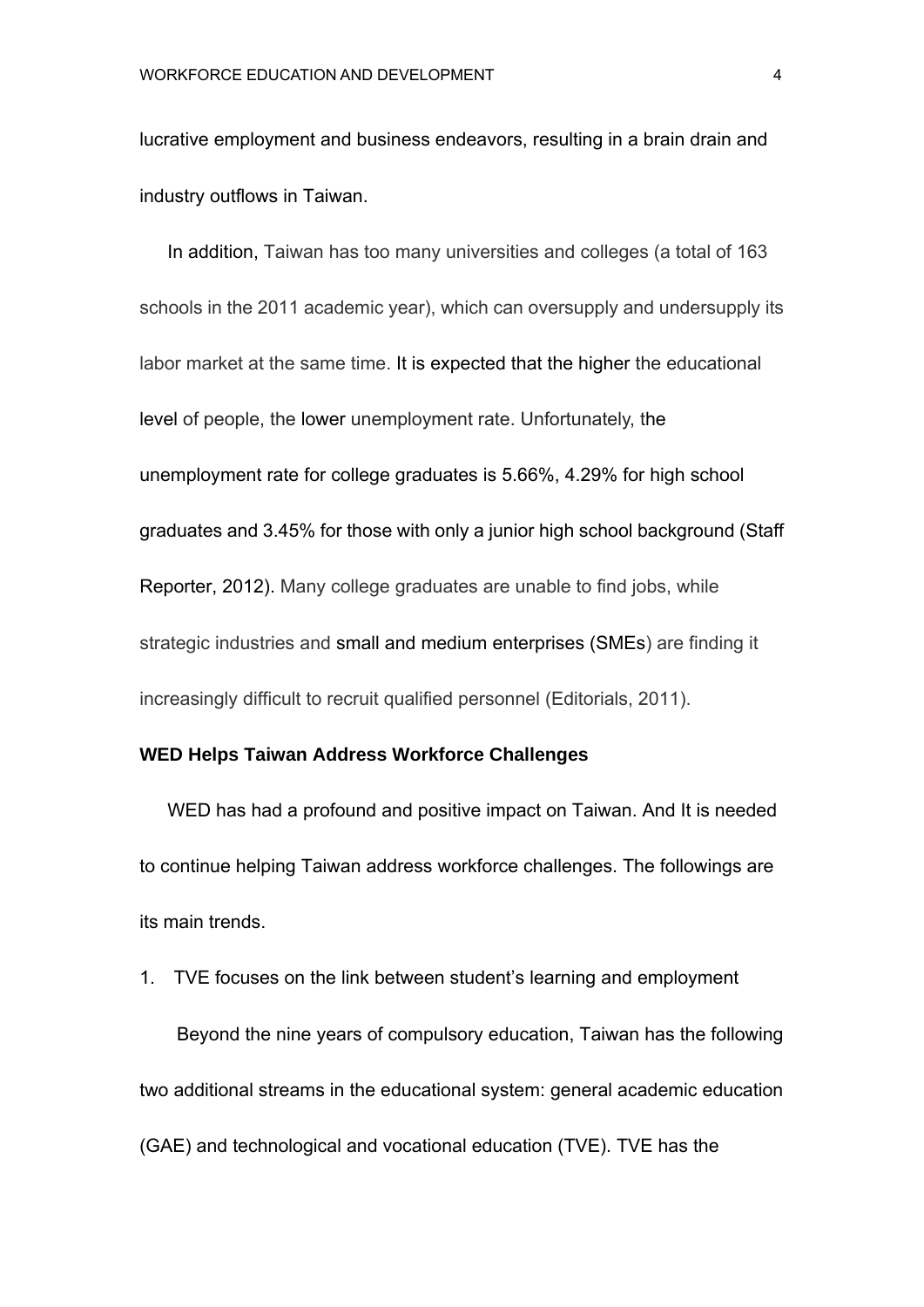following two key features: (1) a complete system to ensure students' horizontal and vertical mobility; and (2) a main schooling stream, parallel to the GAE stream at upper secondary and post-secondary school levels. The three levels of TVE--vocational high school (VHS), junior college of technology (JCT), and university/college of technology (UT/CT)--aim to prepare students for technical or managerial posts at the basic, middle, or advanced level. TVE institutions enhance their students the following three categories of skills: academic, technical and employability. The third one is the capability of getting and keeping satisfactory work (University of Kent, n.d.).

It is believed that phase input decides the output mode and the output mode directs phase input. Leaning towards outcome-based, current TVE in Taiwan focuses on helping its students gain immediate employment and sustainable development. Graduate's employment rate is considered as the most important key performance indicator (KPI) for all TVE institutions. In order to increase the graduate's employment rate, some measures, such as workplace internship, cooperative education (co-op ed), co-teaching involving full-time teacher and part-time industrial practitioners, and education industry partnership, have been strengthened.

2. HRD paradigm shifts to workplace learning and performance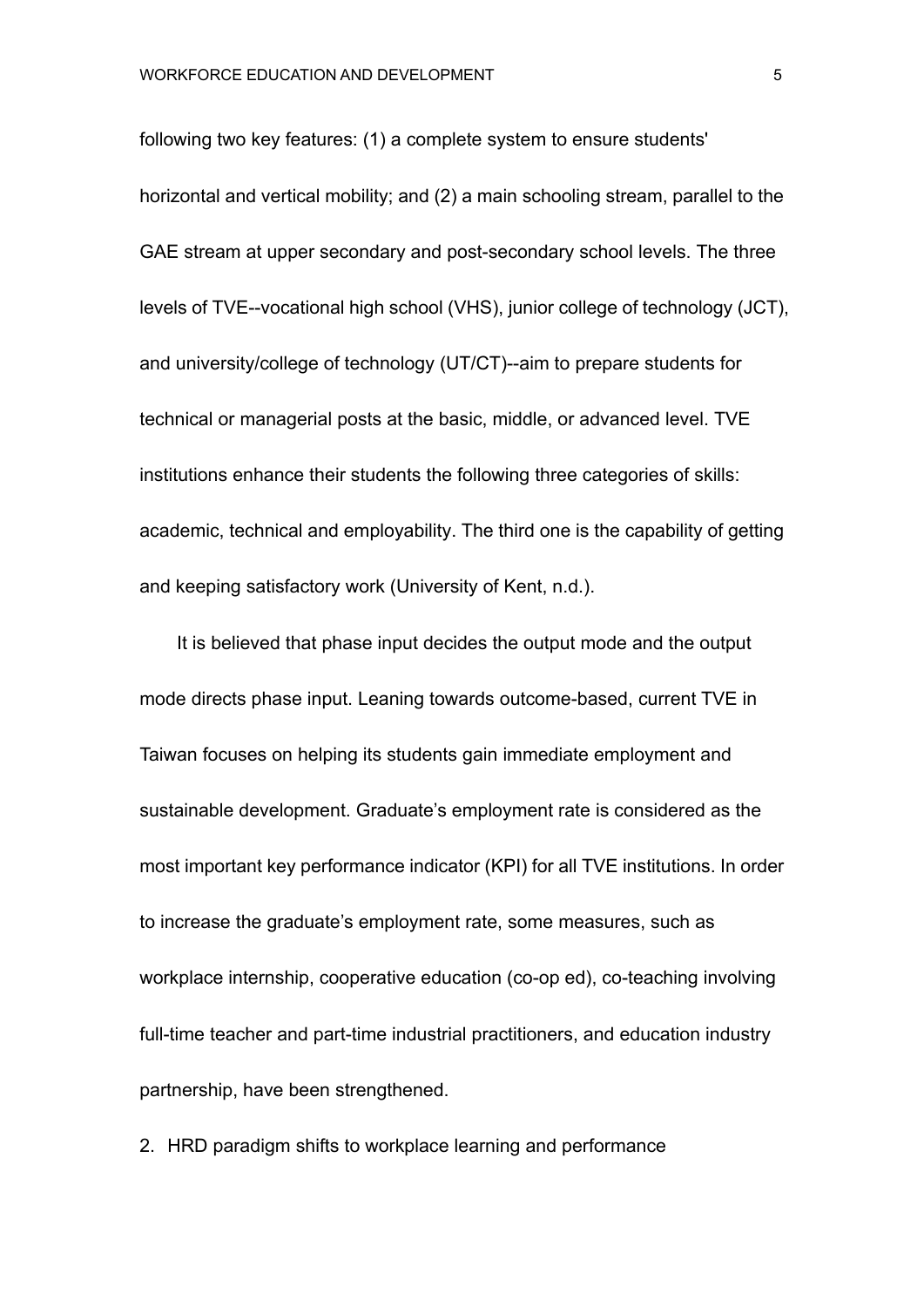The paradigm of human resource development (HRD) has shifted to workplace learning and performance. Its sub-trends are identified as follows: (1) Types of participants and facilitators are diversifying, (2) Emerging approach focus is practice-based systemic learning, (3) The flexibility of learning time has been increasing, (4) Learning by working and learning through systematic instruction at the workplace have been highly appraised, and (5) Workplace learning culture as well as practitioner's active engagement and motivation to learn have become key elements (Lee & Lai, 2012).

## 3. CBET Has Been Increasingly Valued

Competency can serve as a common language for aligning workforce recruitment, selection, preparation and assessment processes. Competency-based education and training (CBET) has been increasingly valued in the WED programs in Taiwan. For example, the equation,  $C = (K + S)$  $A$  (C: competitiveness/Competency, K: Knowledge, S: Skill, A: Attitude), is frequently mentioned. This equation indicates that attitude is so critical to workforce. For another example, to prepare π-shaped persons is widely suggested. It is argued that a person who is good at two areas, such as finance and information management, and his/her competencies for the two areas are so well- integrated to gain synergy. In Taiwan, more and more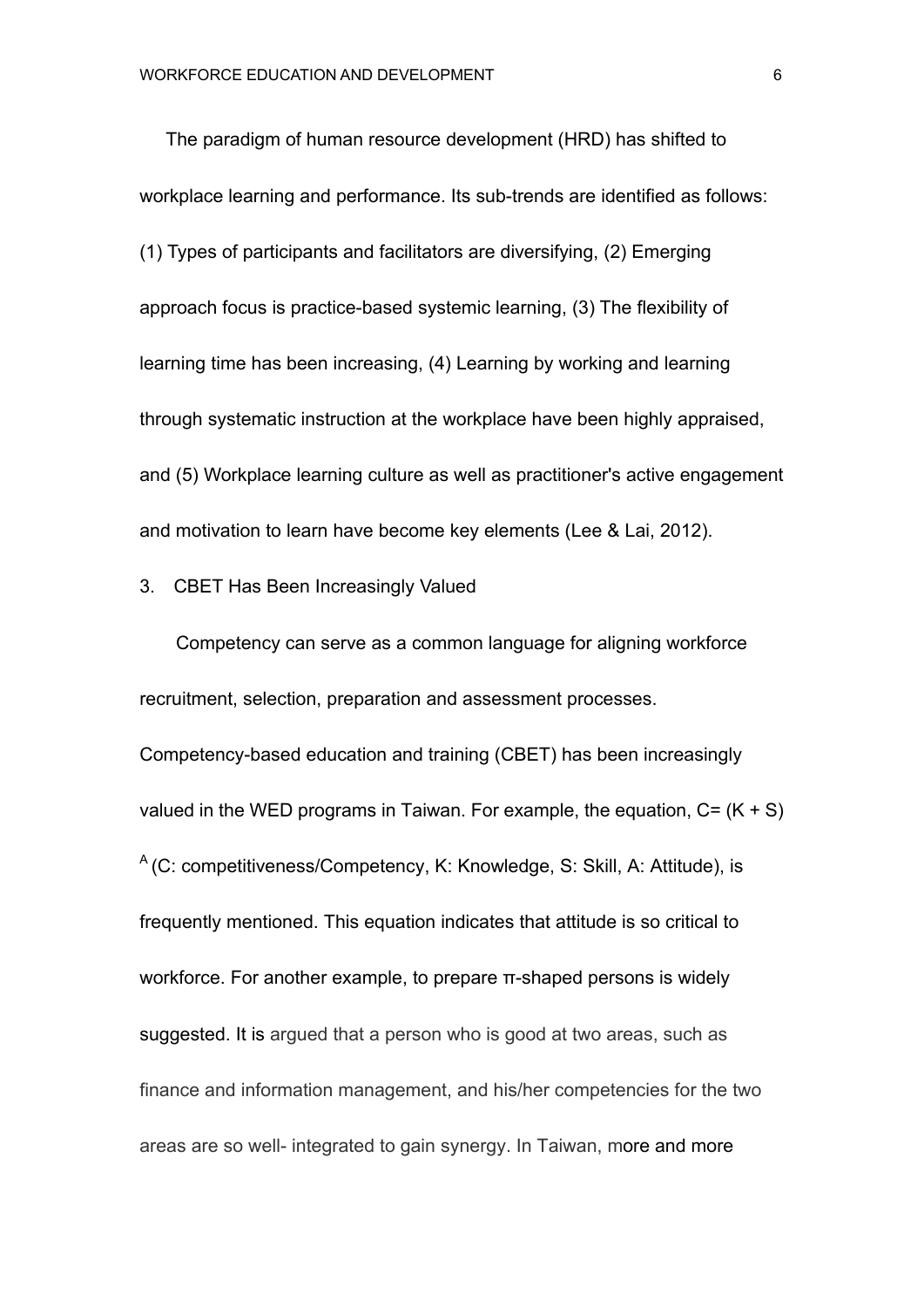competency models or categories have been developed and applied.

Competency-based national qualifications framework (NQF) also becomes a buzzword.

#### **Conclusion**

Archimedes used to say, "Give me a place to stand and with a lever I will move the earth." Viewed from the macro level, WED can serve as the lever, a simple machine, to address the workforce challenges. Viewed from the micro level, WED is highly expected to serve as the place for its educators/trainers to effectively help students/trainees leverage their competencies for successful careers.

#### **References**

Editorials. (2011, December 15). Too many universities spoil Taiwan's higher education. *The China Post*. Retrieved from http://www.chinapost.com.tw/editorial/taiwan-issues/2011/12/15/325903/T oo-many.htm

Gibbs, F. (2011, May 5). Taiwan faces shortage of workforce. *Canada* 

*Updates.* Retrieved from

http://www.canadaupdates.com/content/taiwan-faces-shortage-workforce

-16418.html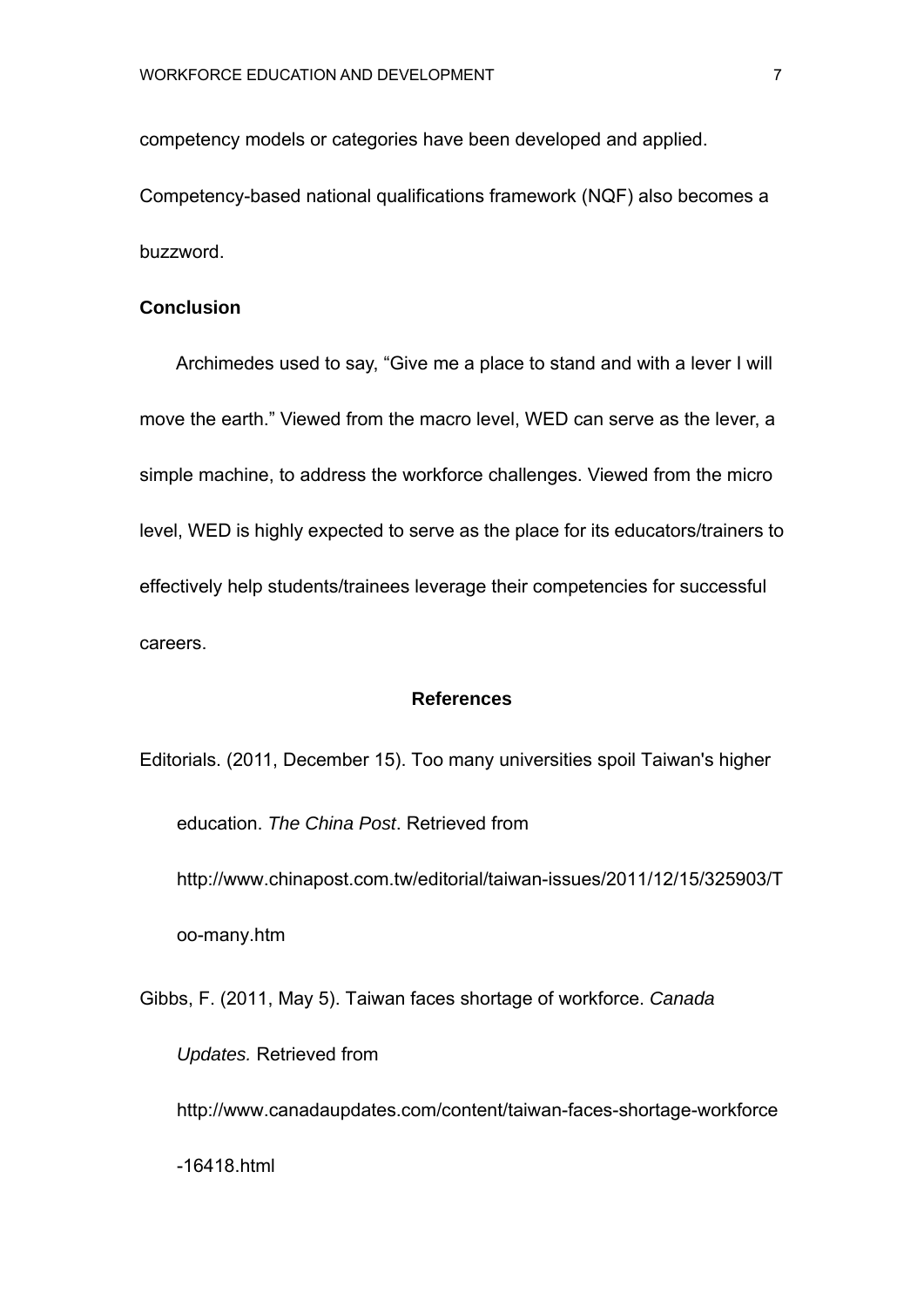Jennings, R. (2011, August 16). Taiwan birth rate falls to world's lowest. *Voice* 

*of America*. Retrieved from

http://www.voanews.com/content/taiwan-birth-rate-falls-to-worlds-lowestchallenging-productivity-127933153/167887.html

Lee, L. S., & Lai, C. C. (2012). *Global trends in workplace learning*. Paper presented at the International Conference on Complex, Intelligent and Software Intensive Systems (CISIS-2012) and the International Conference on Innovative Mobile and Internet Services in Ubiquitous Computing (IMIS-2012), Palermo, Italy, July 4.

Nunns, C. (2012, August 6). From Taiwan to China: Workforce ventures

Across the Strait. *Global Post*. Retrieved from

http://www.globalpost.com/dispatch/news/regions/asia-pacific/china/1207

19/taiwan-china-workforce-service-industries

Staff Reporter. (2012, August 1). Unemployment grows among Taiwan's postgrads. *Want China Times*. Retrieved from http://www.wantchinatimes.com/news-subclass-cnt.aspx?cid=1103&Main CatID=&id=20120801000012